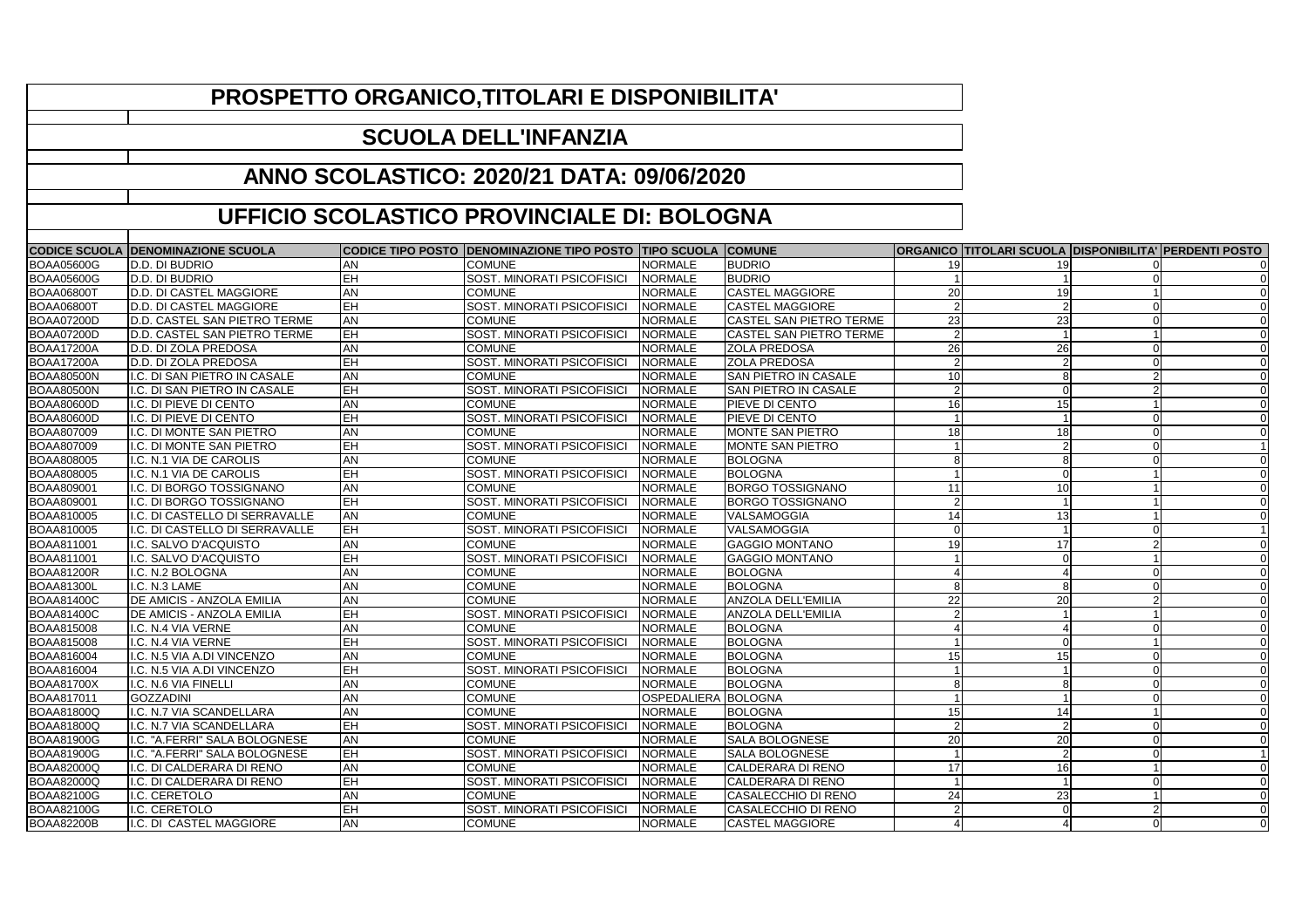|                   | <b>CODICE SCUOLA DENOMINAZIONE SCUOLA</b> |                         | CODICE TIPO POSTO DENOMINAZIONE TIPO POSTO TIPO SCUOLA COMUNE |                |                               |                 | ORGANICO   TITOLARI SCUOLA   DISPONIBILITA'   PERDENTI POSTO |   |                |
|-------------------|-------------------------------------------|-------------------------|---------------------------------------------------------------|----------------|-------------------------------|-----------------|--------------------------------------------------------------|---|----------------|
| <b>BOAA824003</b> | IC CASTIGLIONE-CAM.-S.BENEDETTO  AN       |                         | <b>COMUNE</b>                                                 | <b>NORMALE</b> | <b>CASTIGLIONE DEI PEPOLI</b> |                 |                                                              |   |                |
| BOAA824003        | IC CASTIGLIONE-CAM.-S.BENEDETTO EH        |                         | SOST. MINORATI PSICOFISICI                                    | NORMALE        | <b>CASTIGLIONE DEI PEPOLI</b> |                 |                                                              |   |                |
| <b>BOAA82500V</b> | I.C. DI MALALBERGO                        | AN                      | <b>COMUNE</b>                                                 | <b>NORMALE</b> | <b>MALALBERGO</b>             | 22              | 20                                                           |   |                |
| <b>BOAA82500V</b> | I.C. DI MALALBERGO                        | EH                      | SOST. MINORATI PSICOFISICI                                    | <b>NORMALE</b> | <b>MALALBERGO</b>             |                 |                                                              |   |                |
| <b>BOAA82600P</b> | I.C. GRANAROLO DELL'EMILIA                | <b>AN</b>               | <b>COMUNE</b>                                                 | NORMALE        | <b>GRANAROLO DELL'EMILIA</b>  | 16              | 16                                                           |   | $\Omega$       |
| <b>BOAA82600P</b> | I.C. GRANAROLO DELL'EMILIA                | <b>IEH</b>              | SOST. MINORATI PSICOFISICI                                    | <b>NORMALE</b> | <b>GRANAROLO DELL'EMILIA</b>  |                 |                                                              |   |                |
| <b>BOAA82700E</b> | I.C. DI MINERBIO                          | AN                      | <b>COMUNE</b>                                                 | <b>NORMALE</b> | <b>MINERBIO</b>               | 16              | 16                                                           |   |                |
| <b>BOAA82700E</b> | I.C. DI MINERBIO                          | EH                      | SOST. MINORATI PSICOFISICI                                    | <b>NORMALE</b> | <b>MINERBIO</b>               |                 |                                                              |   |                |
| <b>BOAA82800A</b> | IC DI OZZANO DELL'EMILIA                  | AN                      | <b>COMUNE</b>                                                 | <b>NORMALE</b> | <b>OZZANO DELL'EMILIA</b>     | 18              | 18                                                           |   |                |
| <b>BOAA82800A</b> | IC DI OZZANO DELL'EMILIA                  | EH                      | SOST. MINORATI PSICOFISICI                                    | NORMALE        | <b>OZZANO DELL'EMILIA</b>     |                 |                                                              |   |                |
| BOAA829006        | I.C. DI RASTIGNANO                        | <b>AN</b>               | <b>COMUNE</b>                                                 | NORMALE        | <b>PIANORO</b>                | 12              | 12                                                           |   |                |
| BOAA829006        | I.C. DI RASTIGNANO                        | EH                      | SOST. MINORATI PSICOFISICI                                    | NORMALE        | <b>PIANORO</b>                |                 |                                                              |   |                |
| <b>BOAA83000A</b> | I.C. DI PIANORO                           | AN                      | <b>COMUNE</b>                                                 | <b>NORMALE</b> | <b>PIANORO</b>                | 16              | 15                                                           |   |                |
| <b>BOAA83000A</b> | I.C. DI PIANORO                           | EH                      | SOST. MINORATI PSICOFISICI                                    | <b>NORMALE</b> | <b>PIANORO</b>                |                 |                                                              |   |                |
| BOAA832002        | I.C. DI PORRETTA TERME                    | AN                      | <b>COMUNE</b>                                                 | <b>NORMALE</b> | <b>ALTO RENO TERME</b>        | 15 <sup>1</sup> | 13                                                           |   |                |
| BOAA832002        | I.C. DI PORRETTA TERME                    | EH                      | SOST. MINORATI PSICOFISICI                                    | <b>NORMALE</b> | <b>ALTO RENO TERME</b>        |                 |                                                              |   |                |
| <b>BOAA83300T</b> | I.C. DI ARGELATO                          | AN                      | <b>COMUNE</b>                                                 | <b>NORMALE</b> | <b>ARGELATO</b>               | 16              | 15                                                           |   |                |
| <b>BOAA83300T</b> | I.C. DI ARGELATO                          | EH                      | SOST. MINORATI PSICOFISICI                                    | NORMALE        | <b>ARGELATO</b>               |                 |                                                              |   |                |
| <b>BOAA83400N</b> | I.C. DI SAN GIORGIO DI PIANO              | AN                      | <b>COMUNE</b>                                                 | <b>NORMALE</b> | <b>SAN GIORGIO DI PIANO</b>   | 20              | 16                                                           |   |                |
| <b>BOAA83400N</b> | I.C. DI SAN GIORGIO DI PIANO              | EH                      | SOST. MINORATI PSICOFISICI                                    | NORMALE        | <b>SAN GIORGIO DI PIANO</b>   |                 |                                                              |   |                |
| <b>BOAA83500D</b> | I.C. DI BORGONUOVO                        | AN                      | <b>COMUNE</b>                                                 | <b>NORMALE</b> | <b>SASSO MARCONI</b>          |                 |                                                              |   |                |
| <b>BOAA836009</b> | I.C. DI SASSO MARCONI                     | AN                      | <b>COMUNE</b>                                                 | <b>NORMALE</b> | <b>SASSO MARCONI</b>          | 15              | 15                                                           |   |                |
| BOAA836009        | I.C. DI SASSO MARCONI                     | EH                      | SOST. MINORATI PSICOFISICI                                    | NORMALE        | <b>SASSO MARCONI</b>          |                 |                                                              |   |                |
| BOAA838001        | I.C. DI VADO - MONZUNO                    | AN                      | <b>COMUNE</b>                                                 | <b>NORMALE</b> | <b>MONZUNO</b>                |                 |                                                              |   |                |
| <b>BOAA83900R</b> | I.C. DI MARZABOTTO                        | AN                      | <b>COMUNE</b>                                                 | <b>NORMALE</b> | <b>MARZABOTTO</b>             | 14              | 14                                                           |   |                |
| <b>BOAA840001</b> | I.C. VERGATO E GRIZZANA-MORANDI           | <b>AN</b>               | <b>COMUNE</b>                                                 | <b>NORMALE</b> | <b>VERGATO</b>                | 13              | 11                                                           |   |                |
| BOAA840001        | I.C. VERGATO E GRIZZANA-MORANDI           | <b>IEH</b>              | SOST. MINORATI PSICOFISICI                                    | NORMALE        | <b>VERGATO</b>                |                 |                                                              |   |                |
| <b>BOAA84200L</b> | I.C. N.5 VIA PIRANDELLO - IMOLA           | <b>AN</b>               | <b>COMUNE</b>                                                 | <b>NORMALE</b> | <b>IMOLA</b>                  | 18              | 18                                                           |   |                |
| <b>BOAA84200L</b> | I.C. N.5 VIA PIRANDELLO - IMOLA           | <b>EH</b>               | SOST. MINORATI PSICOFISICI                                    | NORMALE        | <b>IMOLA</b>                  |                 |                                                              |   |                |
| <b>BOAA84300C</b> | I.C. N.2 VIA CAVOUR - IMOLA               | AN                      | <b>COMUNE</b>                                                 | <b>NORMALE</b> | <b>IMOLA</b>                  | 14              | 12                                                           |   |                |
| <b>BOAA84300C</b> | I.C. N.2 VIA CAVOUR - IMOLA               | EH                      | SOST. MINORATI PSICOFISICI                                    | NORMALE        | <b>IMOLA</b>                  |                 |                                                              |   |                |
| BOAA844008        | I.C. DOZZA IMOLESE - C.GUELFO             | <b>AN</b>               | <b>COMUNE</b>                                                 | <b>NORMALE</b> | <b>DOZZA</b>                  | 10              | 10                                                           |   |                |
| BOAA844008        | I.C. DOZZA IMOLESE - C.GUELFO             | <b>IEH</b>              | SOST. MINORATI PSICOFISICI                                    | <b>NORMALE</b> | <b>DOZZA</b>                  |                 |                                                              |   |                |
| <b>BOAA84600X</b> | I.C. N.4 VIA GUICCIARDINI-IMOLA           | <b>AN</b>               | <b>COMUNE</b>                                                 | <b>NORMALE</b> | <b>IMOLA</b>                  |                 |                                                              |   |                |
| <b>BOAA84600X</b> | I.C. N.4 VIA GUICCIARDINI-IMOLA           | <b>IEH</b>              | SOST. MINORATI PSICOFISICI                                    | <b>NORMALE</b> | <b>IMOLA</b>                  |                 |                                                              |   |                |
| <b>BOAA84700Q</b> | I.C. N.6 VIA VILLA CLELIA-IMOLA           | <b>AN</b>               | <b>COMUNE</b>                                                 | NORMALE        | <b>IMOLA</b>                  | 8               | 6                                                            | 2 | 0              |
| <b>BOAA84800G</b> | I.C. DI MONTERENZIO                       | AN                      | <b>COMUNE</b>                                                 | <b>NORMALE</b> | <b>MONTERENZIO</b>            | 13              | 10                                                           |   |                |
| <b>BOAA85100B</b> | I.C. N.8 CA' SELVATICA                    | <b>AN</b>               | <b>COMUNE</b>                                                 | <b>NORMALE</b> | <b>BOLOGNA</b>                |                 |                                                              |   | 0              |
| <b>BOAA852007</b> | I.C. N.9 VIA LONGO                        | AN                      | <b>COMUNE</b>                                                 | <b>NORMALE</b> | <b>BOLOGNA</b>                |                 |                                                              |   | $\Omega$       |
| <b>BOAA852007</b> | I.C. N.9 VIA LONGO                        | EH                      | SOST. MINORATI PSICOFISICI                                    | NORMALE        | <b>BOLOGNA</b>                |                 |                                                              |   |                |
| BOAA853003        | I.C. N.10 - BOLOGNA                       | AN                      | <b>COMUNE</b>                                                 | <b>NORMALE</b> | <b>BOLOGNA</b>                | 10              | 9                                                            |   | 0              |
| <b>BOAA853003</b> | I.C. N.10 - BOLOGNA                       | EH                      | <b>SOST. MINORATI PSICOFISICI</b>                             | <b>NORMALE</b> | <b>BOLOGNA</b>                |                 |                                                              |   | 0              |
| <b>BOAA85400V</b> | I.C. N.11 VIA BEROALDO                    | AN                      | <b>COMUNE</b>                                                 | <b>NORMALE</b> | <b>BOLOGNA</b>                | 15              | 15                                                           |   |                |
| <b>BOAA85400V</b> | I.C. N.11 VIA BEROALDO                    | $\overline{\mathsf{H}}$ | <b>SOST. MINORATI PSICOFISICI</b>                             | NORMALE        | <b>BOLOGNA</b>                |                 |                                                              |   | 01             |
| <b>BOAA85500P</b> | I.C. N. 12 VIA BARTOLINI                  | AN                      | <b>COMUNE</b>                                                 | <b>NORMALE</b> | <b>BOLOGNA</b>                | 12              | 12                                                           |   | 0l             |
| <b>BOAA85600E</b> | I.C. N.7 VIA VIVALDI - IMOLA              | <b>AN</b>               | <b>COMUNE</b>                                                 | <b>NORMALE</b> | <b>IMOLA</b>                  |                 |                                                              |   |                |
| <b>BOAA85700A</b> | I.C. N.13                                 | <b>AN</b>               | <b>COMUNE</b>                                                 | <b>NORMALE</b> | <b>BOLOGNA</b>                | 10              |                                                              |   |                |
| <b>BOAA85700A</b> | I.C. N.13                                 | <b>EH</b>               | SOST. MINORATI PSICOFISICI                                    | NORMALE        | <b>BOLOGNA</b>                |                 |                                                              |   |                |
| <b>BOAA859002</b> | I.C. DI SANT'AGATA BOLOGNESE              | <b>AN</b>               | <b>COMUNE</b>                                                 | <b>NORMALE</b> | <b>SANT'AGATA BOLOGNESE</b>   | 14              | 14                                                           |   |                |
| BOAA859002        | I.C. DI SANT'AGATA BOLOGNESE              | EH                      | SOST. MINORATI PSICOFISICI                                    | NORMALE        | SANT'AGATA BOLOGNESE          | ົ               |                                                              |   |                |
| BOAA860006        | I.C. DI CREVALCORE                        | <b>AN</b>               | <b>COMUNE</b>                                                 | <b>NORMALE</b> | <b>CREVALCORE</b>             | 18              | 17                                                           |   |                |
| BOAA860006        | I.C. DI CREVALCORE                        | $\overline{H}$          | SOST. MINORATI PSICOFISICI                                    | NORMALE        | <b>CREVALCORE</b>             |                 |                                                              |   | $\overline{0}$ |
| <b>BOAA86200T</b> | I.C. CRESPELLANO                          | <b>AN</b>               | <b>COMUNE</b>                                                 | <b>NORMALE</b> | VALSAMOGGIA                   | 20              | 19                                                           |   | $\Omega$       |
|                   |                                           |                         |                                                               |                |                               |                 |                                                              |   |                |